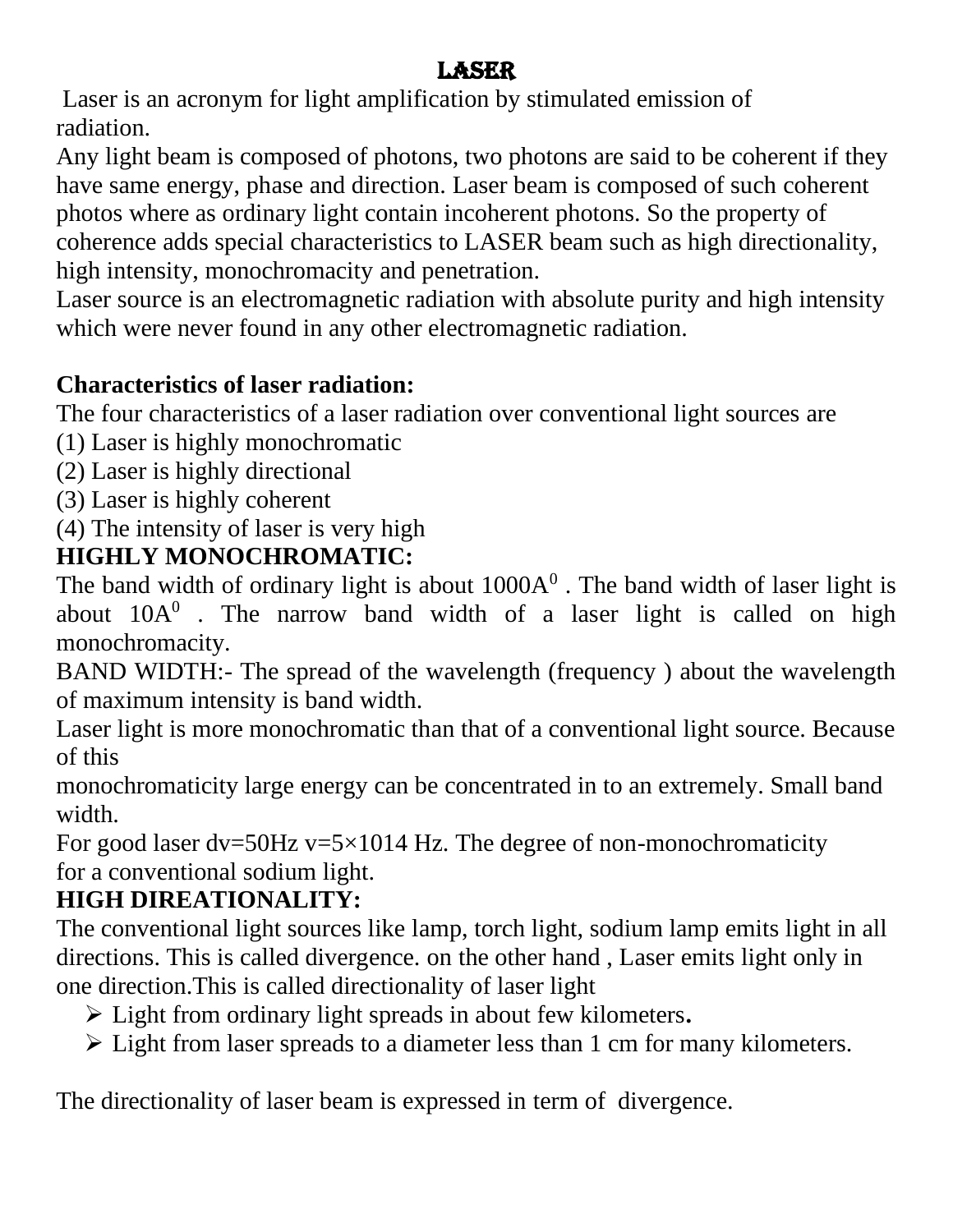Divergence  $\Delta\theta = \frac{(r2 - r1)}{dz - d1}$ 

Where  $r_2$ ,  $r_1$  are the radius of laser beam spots  $d_2$ ,  $d_1$  are distances respectively from the laser source. Hence for getting a high directionality then should be low divergence.

## **HIGHLY COHERENT:**

When two light rays are having the phase difference independent of time then they are said to be coherent. It is expressed in terms of ordering of light field Laser has high degree of ordering than other common sources.

Due to its coherence only it is possible to create high power( $10^{12}$  watts) in space with laser beam of 1μm diameter.

There are two independent concepts of coherence.

1) Spatial coherence (2) Temporal coherence

*SPATIAL COHERENCE:* The two light fields at different point in space maintain a constant phase difference over any time (t) they are said to be spatial coherence. In He- Ne gas laser the coherence length( Lc ) is about 600km.It means over the distancethe phase difference is maintained over any time . For sodium light it is about 3cm.

The coherence  $\&$  monochoremacity is related by **ξ** = (Δυ / υ) α 1/ Lc

For the higher coherence length **ξ** is small hence it has high monochromacity

*TEMPORAL COHERENCE:* The correlation of phase between the light fields at a point over a period of time.

For He- Ne laser it is a about  $10^{-3}$  second, for sodium it is about  $10^{-10}$  second only. :  $\xi = (\Delta v / v) \alpha$  1/ tc

Higher is the tc higher is the monochromacity.

# **HIGH INTENSITY**:

Intensity of a wave is the energy per unit time flowing through a unit area. The light from an ordinary source spreads out uniformly in all directions and from spherical wave fronts around it.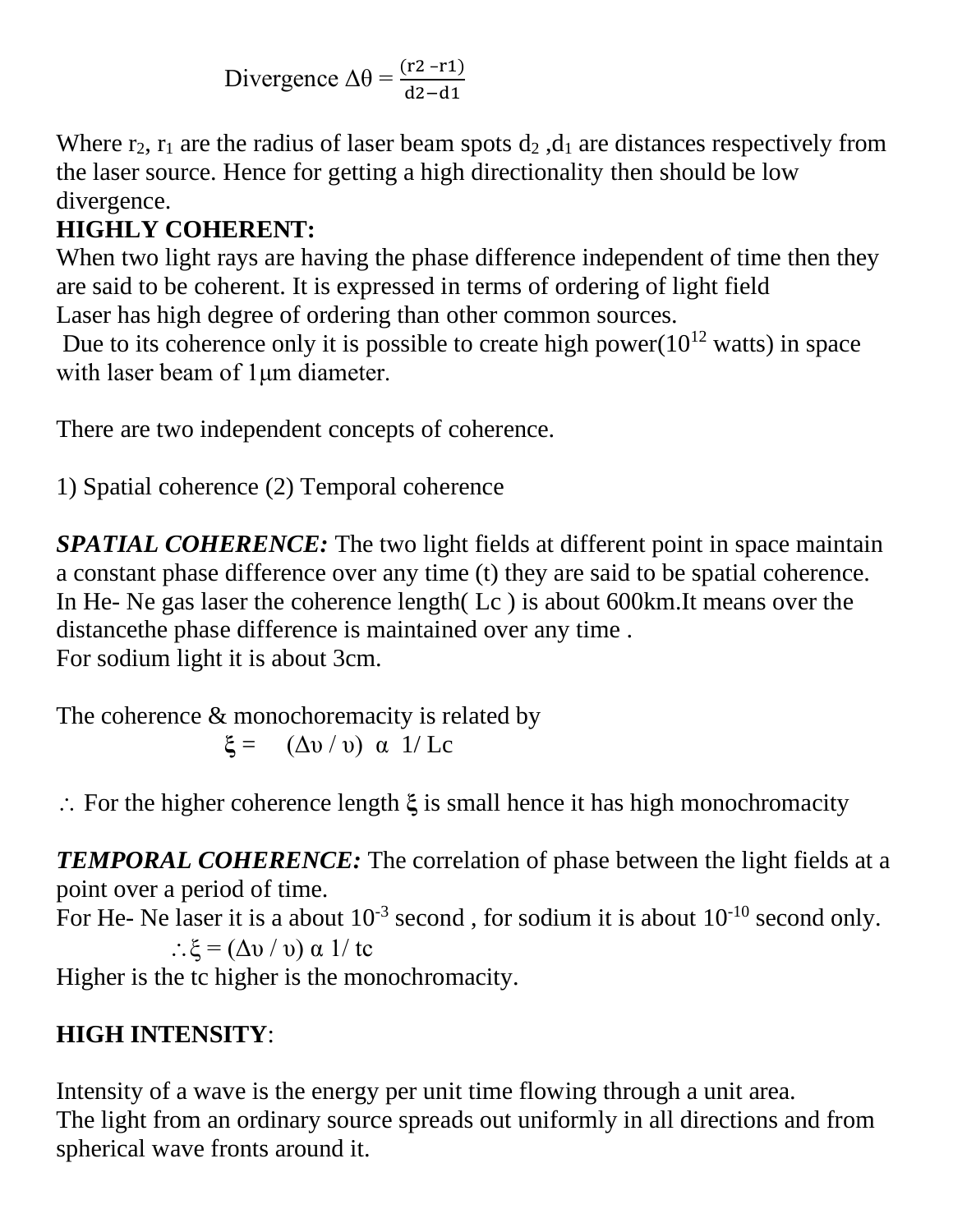Ex:- If you look a 100W bulb from a distance of 30cm the power entering the eye is About 1 / 1000 of watt.

But in case of a laser light, energy is in small region of space and in a small wavelength and hence is said to be of great intensity.

The power range of laser about 10-3W for gas laser and 109W for solid state laser **BasicTerms :**

#### **Absorption:**

When at atom absorbs an amount of energy  $n$ ,  $h\nu$ <sup>\*\*</sup> in the form of photon from the external agency and excited into the higher energy levels from ground state, then this process is known as absorption

 $atom + hv \rightarrow atom^*$ 

### **SPONTANEOUS AND STIMULATED (INDUCED) EMISSION:**

Light is emitted or absorbed by particles during their transitions from one energy state to another .the process of transferring a particle from ground state to higher energy state is called excitation. Then the particle is said to be excited.



# INDUCED ABSORPTION

The particle in the excited state can remain for a short interval of time known as life time. The life time is of the order of  $10^{-8}$  sec, in the excited states in which the life time is much greater than  $10^{-8}$  sec are called meta stable states. The life time of the particle in the Meta stable state is of the order  $10^{-3}$  sec

The probability of transition to the ground state with emission of radiation is made up of two factors one is constant and the other variable.

The constant factor of probability is known as spontaneous emission and the variable factor is known as stimulated emission.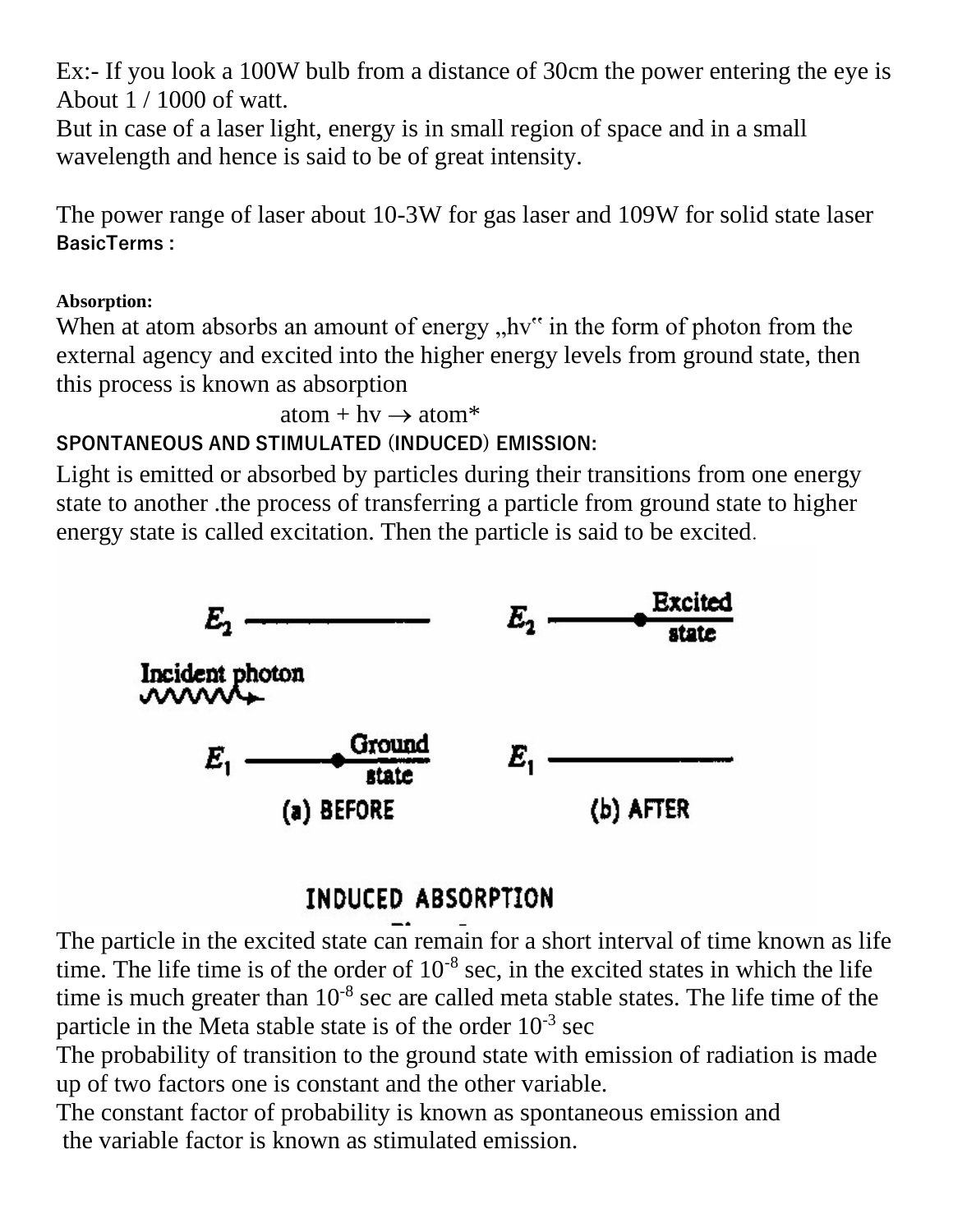*SPONTANEOUS EMISSION:* When an atom in the excited state emits a photon of energy , hv" coming down to ground state by itself without any external agency, such an emission is called spontaneous emission.

 $atom^* \rightarrow atom + hv$ 

Photons released in spontaneous emission are not coherent. Hence spontaneous emission is not useful for producing lasers.

The emission of particles from higher energy state to lower energy state spontaneously by emitting a photon of energy hu is known as "spontaneous" emission"



**STIMULATED EMISSION:** When an atom in the excited state, emits two photons of same energy hv while coming to down to ground state with the influence of an external agency, such an emission is called stimulated emission.

 $atom^* \rightarrow atom + 2hv$ 

In the two photons one photon induces the stimulated emission and the second one is released by the transition of atom from higher energy level to lower energy level. Both the photons are strictly coherent. Hence stimulated emission is responsible for laser production .

The emission of a particle from higher state to lower state by stimulating it with another photon having energy equal to the energy difference between transition energy levels called stimulated emission.